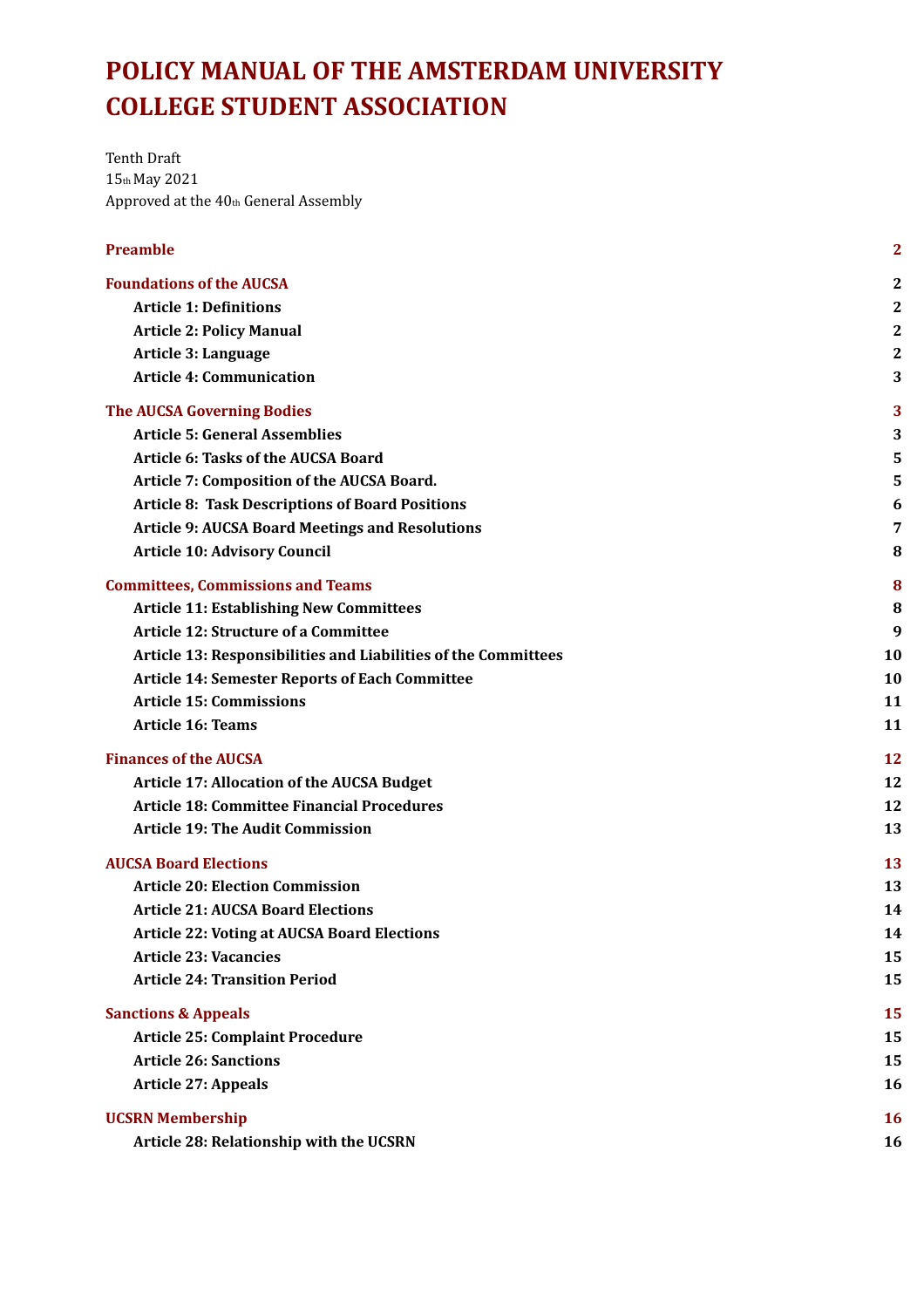#### <span id="page-1-0"></span>**Preamble**

This is the Policy Manual of the Amsterdam University College Student Association as established by the Statutes of the Amsterdam University College Student Association notarised in October 2009. It serves as the core legal reference regarding the conduct and procedures of the association and has been ratified by democratic will of its members. This document is meant to serve and protect the interests of the association, its members, and representatives to the best of its abilities and to this end and this end only.

#### <span id="page-1-1"></span>**Foundations of the AUCSA**

#### <span id="page-1-2"></span>**Article 1: Definitions**

1. The understanding terms shall represent the following:

| a. | <b>AUCSA</b>               |                              | Amsterdam University College Student Association         |
|----|----------------------------|------------------------------|----------------------------------------------------------|
| b. | <b>AUCSC</b>               |                              | Amsterdam University College Student Council             |
| C. | <b>AUCAA</b>               |                              | Amsterdam University College Alumni Association          |
| d. | AC.                        | -                            | <b>Advisory Council</b>                                  |
| e. | President                  |                              | Chairperson                                              |
| f. | CAO                        |                              | <b>Committee Affairs Officer</b>                         |
| g. | <b>PM</b>                  |                              | Policy Manual of the Amsterdam University College        |
|    |                            |                              | <b>Student Association</b>                               |
| h. | GA                         | $\qquad \qquad \blacksquare$ | <b>General Assembly or General Meeting</b>               |
| i. | Members                    |                              | Ordinary Members, Honorary Members and Donors            |
| j. | Externals                  |                              | Any natural Person, entity, or institution that is not a |
|    |                            |                              | member.                                                  |
| k. | <b>Former Members</b>      |                              | Any person that once were either an Ordinary Member      |
|    |                            |                              | or Honorary Member but no longer holds this status       |
| 1. | Kamer van Koophandel       |                              | <b>Chamber of Commerce</b>                               |
| m. | <b>Executive Committee</b> |                              | The President, Treasurer and Secretary                   |
| n. | <b>Executive Board</b>     |                              | The Executive Committee in addition with all other       |
|    |                            |                              | board members that are registered as legal               |
|    |                            |                              | representatives at the Kamer van Koophandel              |
| 0. | <b>Statutes</b>            |                              | Statutes of the Amsterdam University College             |
| p. | The Board                  |                              | All members who hold a position in the AUCSA Board.      |
| q. | The Associations Year      |                              | A year running from the 1st of July until the 30th of    |
|    | June                       |                              |                                                          |
|    |                            |                              | the next year.                                           |
| r. | Simple Majority            |                              | A majority by most votes cast.                           |
| S. | <b>Absolute Majority</b>   |                              | A majority by more than half of the votes cast.          |
| t. | Team                       |                              | <b>Working Group</b>                                     |
|    |                            |                              |                                                          |

#### <span id="page-1-3"></span>**Article 2: Policy Manual**

- 1. As the AUCSA's core legal reference regarding the conduct and procedures of the association, membership *ergo* entails compliance with the content set forth herein. Non-compliance, violations, or abuse of the content of the PM will lead to actions as set forth in Article 25.
- 2. The PM functions as by-laws of the Statutes and may therefore be subject to amendments and adjustments.
- 3. The Statutes by default supersedes the PM, should the latter, by democratic choice or not, ever stand in violation or conflict with the former.
- 4. All AUCSA members are assumed to be familiar with the contents of the PM and the Statutes.
- 5. The AUCSA Board and all ordinary Members can propose changes to the PM. These changes need to pass by a two thirds majority vote at a Policy Manual GA, the procedures of which are set forth in Article 5.
- 6. The AUCSA Board will inform the members of changes made in the PM or statutes if aforementioned changes are approved by the GA in accordance with Article 5 of the PM.
- 7. The AUCSA Board can make minor changes to the PM, that do not change the meaning, and have as a goal to improve clarity of the document limited to spelling and grammatical errors, without having to pass these changes by vote in a GA but have to notify the members at the next GA of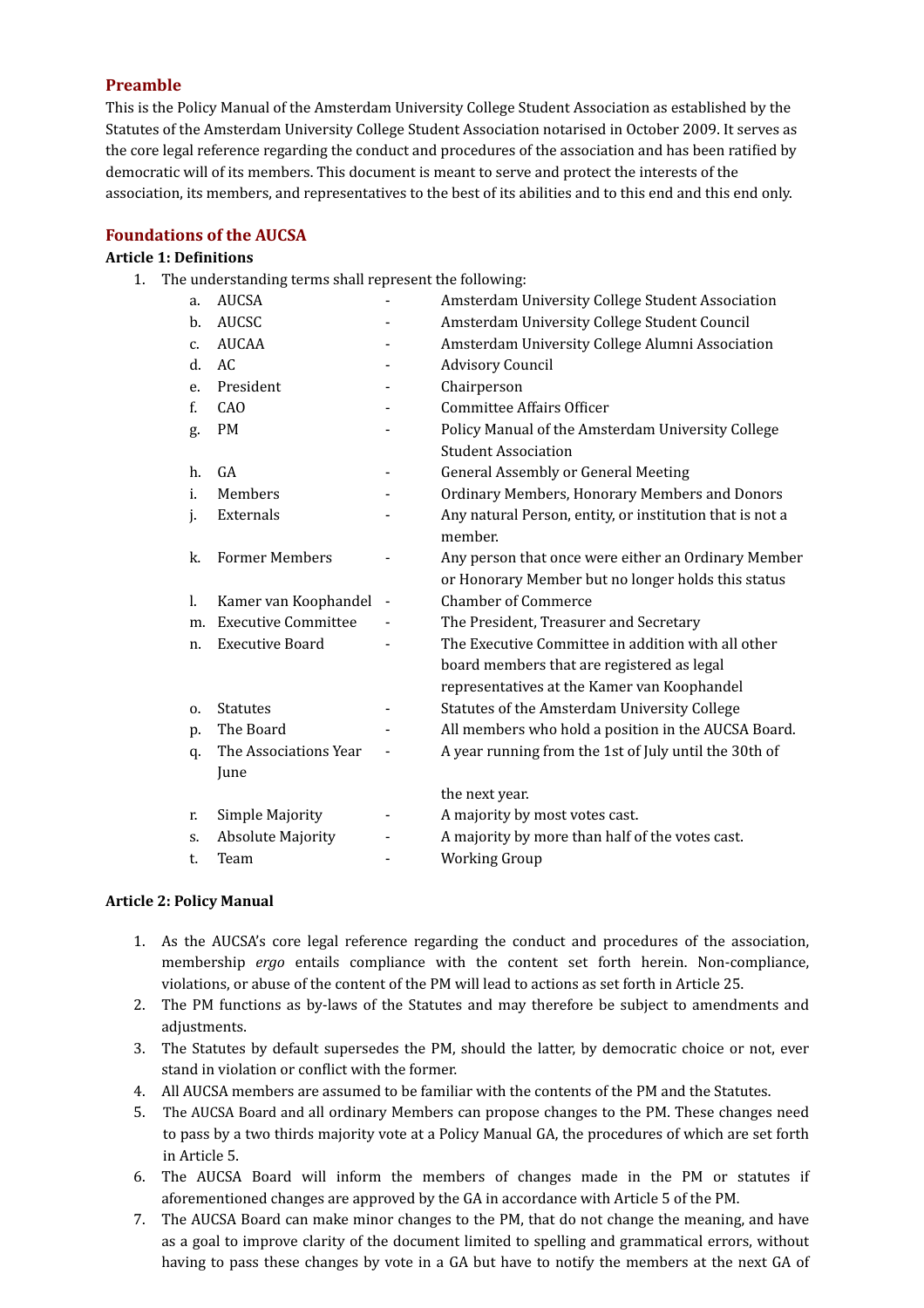these minor changes, on the condition that such rectifying change has not been appealed before in a previous GA.

#### <span id="page-2-0"></span>**Article 3: Language**

- 1. English is the official written and spoken language of the AUCSA.
- 2. All documentation of the AUCSA Board, Committees, Commissions, Teams, and any other AUCSA body, as well as all communication between the aforementioned parties and the members, must be conducted in English.
- 3. For communication with external parties, the language most appropriate will be left to the discretion of the AUCSA Board and AUCSA Committee members.
- 4. Article 3.2 may however become a subject of decision for the AUCSA Board and the respective Chair of the body in question, should concern be raised that the decision inconveniences AUCSA proceedings.

#### <span id="page-2-1"></span>**Article 4: Communication**

- 1. The AUCSA Board official channel of communication is its email address under info@aucsa.nl: as stipulated in Article 8 of the PM, the President and Secretary of the AUCSA are in charge of the management of the communications of the info@aucsa.nl email account.
- 2. Each Committee shall have access to an email address, in the fashion of Committeename@aucsa.nl, which shall perform the following functions:
	- a. It shall be the main point of contact for the Board and members;
	- b. It shall be the main mode of contact to the Board, members and externals.
- 3. Each AUCSA body shall be allocated a spot on the AUCSA website. The primary responsibility of allocating this space shall be of the Board. Any additional responsibility given to the body shall be at the discretion of the AUCSA Board.
- 4. All publications, in whatever medium, be it for internal or external use, made by any organ of the AUCSA must adhere to the following conditions:
	- a. Publications may not contain any kind of personal attack. Mentioning of names in connection with sanctions or actions due to violations of the PM or Statutes is excluded from this definition, as long as they stay objective to the measurement taken and do not employ a value or moral judgment;
	- b. Publications may not contain discriminatory, offensive, or otherwise harmful content based on ethnicity, sex, gender, sexual orientation, religion, socio-economic background, mental or physical disability or illness, nationality, or age;
	- c. Those who produce the publications under AUCSA jurisdiction have the responsibility of taking utmost care not to publish false facts and ensure accurate fact and quote checking;
	- d. Affiliation with the AUCSA must be expressed.

# <span id="page-2-2"></span>**The AUCSA Governing Bodies**

## <span id="page-2-3"></span>**Article 5: General Assemblies**

- 1. A General Assembly is the democratic legislative organ of the AUCSA and consists of all Ordinary members of the AUCSA, including the AUCSA Board, Committee members, Commission members, Team members, and honorary members
- 2. Former members are not admitted but may be granted access by the AUCSA Board or GA without the eligibility to vote or proxy.
- 3. A General Assembly shall have one of the four main purposes listed below:
	- a. The Policy Manual General Assembly, which decides on amendments or adjustments made to the PM or Statutes;
	- b. The Budget General Assembly, which is to take place at least bi-annually and decides on the allocation of funds of the association;
		- i. At least two Budget General Assemblies will be called by the Board each year;
		- ii. The Board shall bear the responsibility to present the financial overview and insight into the association's financial health;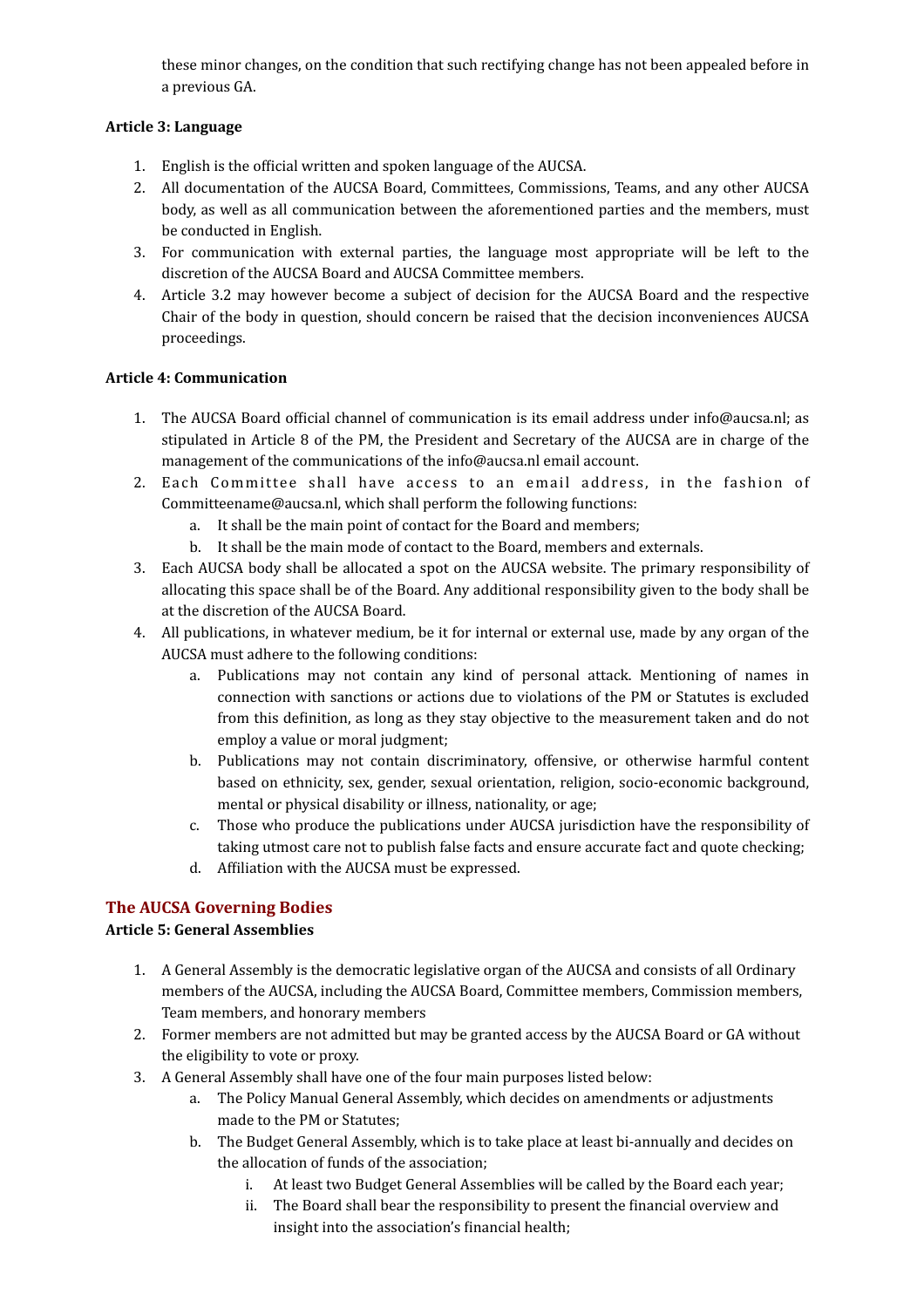- iii. At least one representative of the Audit Commission shall be present during the Budget GA and provide additional insight into the financial health of the Association;
- c. The Elections General Assembly, which determines the AUCSA Board for the following year.
- d. The Extraordinary General Assembly can only have a topic as noted in Article 5.3.a-5.3.c.
- 4. A General Assembly can be called by any Ordinary member concerning a matter of extraordinary circumstances.
	- a. To call a GA, the member(s) must submit a request to the AUCSA board containing the following:
		- i. The member(s) calling the GA need to specify a topic or topics to be placed on the General Assembly;
		- ii. The member(s) need to provide a list containing signatures and contact details of at least 5% of members who are eligible to vote and explicitly support the reason for, and the topics of discussion of the GA;
		- iii. The request needs to be filed at least a month before the GA will take place;
	- b. The Board will bear the responsibility to schedule the GA as soon as possible;
	- c. An extraordinary GA cannot take place in the months of July and August.
- 5. Members are free to raise motions to make amendments or adjustments not on the agenda subject to a vote.
- 6. The AUCSA Board lays out the proceedings of the GA at the beginning of the GA.
- 7. The AUCSA Board is to inform members five business days in advance of the date for a GA and must provide an agenda and instructions no later than 48 hours prior to the beginning of the GA.
- 8. The AUCSA Board shall be present at the GA and shall lead the GA.
- 9. Each member of the AUCSA has a right to vote. Former members and associates of the association may never be allowed to vote to protect the interests of the current body unless that body passes a respective motion.
	- a. Each member of the AUCSA has a right to a proxy vote in case they are unable to attend the GA in person; a member may never represent more than two proxy votes (not including their own);
	- b. Each voter and proxy voter is registered by name upon entering the assembly;
	- c. Each vote, unless otherwise defined shall pass if an absolute majority of valid votes cast in favour.
	- d. A majority vote passes independent of the number of registered voters.
	- e. Abstentions will not count towards the total vote number.
	- f. Honorary members and donors have an advisory vote.

## <span id="page-3-0"></span>Article 6: Tasks of the AUCSA Board

- 1. The AUCSA Board is responsible for managing the AUCSA as outlined in Article 8 of the Statutes and fulfilling the goals of the AUCSA as outlined in Article 2 of the Statutes.
- 2. The AUCSA Board is responsible for creating a framework to facilitate members' initiatives via Committees, Commissions and Teams.
- 3. The AUCSA Board is responsible for managing the finances of the AUCSA.
- 4. At the beginning of each association year, the AUCSA Board will compile and review the budget proposals of all Committees and present it at the GA.
- 5. The AUCSA Board is responsible for appointing an Advisory Council and Committees as outlined in Articles 10, 11 and 12 of the PM.
- 6. The AUCSA Board is responsible for communicating its proceedings clearly towards the members of AUCSA.
- 7. The AUCSA Board is responsible for organising AUCSA Board Elections, as outlined in Article 20 of the PM.
- 8. The AUCSA Board is responsible for maintaining contact with and cooperating with relevant external parties. These include, but are not limited to, the following:
	- a. the AUC management;
	- b. the other student representatives of AUC, such as AUCSC;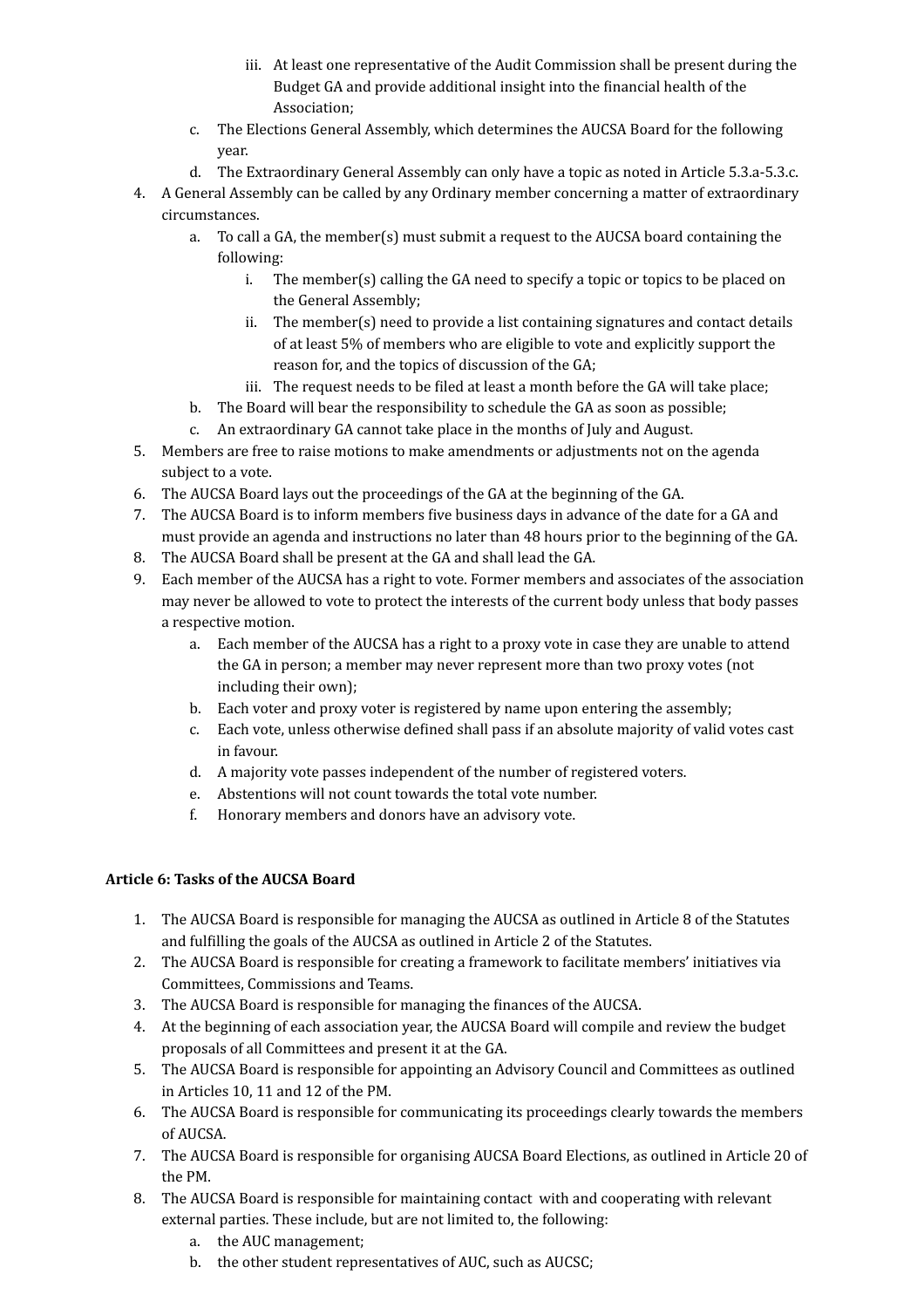- c. the AUCAA;
- d. the UCSRN Board:
- e. other student associations.
- 9. The AUCSA Board will provide its members with an annual report, in accordance with Dutch law and Article 5 of the Statutes.
- 10. The AUCSA Board will provide graduates of AUC with a certificate specifying their contributions to the AUCSA community.
- 11. The AUCSA Board members are responsible for being aware of the location of the most recent version of the PM.
- 12. The AUCSA Board is responsible to make the PM available to all members.

## <span id="page-4-0"></span>Article 7: Composition of the AUCSA Board.

- 1. The AUCSA Board consists of at least three and at most seven members, in accordance with Article 6.1 of the Statutes.
- 2. The AUCSA Board consists of a President, a Secretary, a Treasurer and Committee Affairs Officer(s).
- 3. The AUCSA board will appoint a Vice-President. The Vice-President has, in addition to the function they hold, the following responsibilities:
	- a. To chair AUCSA Board meetings in the absence of the President;
	- b. Any other responsibilities that may be relevant to supporting the President in the day to day tasks:
	- c. In the case that the position of President becomes vacant, the Vice-President will take up the tasks of the President until a new President is elected.
- 4. The AUCSA Board will appoint a Vice Treasurer, in addition to the function they hold, the following responsibilities:
	- a. Support the Treasurer with any responsibilities deemed necessary;
	- b. Fill in for the Treasurer in the case of the absence of the Treasurer.
- 5. The AUCSA Board appoints a Board member to be a board member in the AUCAA and to foster the relationship with the AUCAA.

## <span id="page-4-1"></span>Article 8: Task Descriptions of Board Positions

- 1. The President carries the overall responsibility of the AUCSA Board and the AUCSA Committees. The following tasks fall under this function:
	- a. Ensuring the ambitions of the AUCSA Board and committee members are sufficiently facilitated;
	- b. Chairing the AUCSA Board meetings;
	- c. Maintaining a close working relationship with the other AUCSA Board members. Together they decide which course to follow in their policy on internal operations of the AUCSA Board and what resolutions are available for possible problems;
	- d. Mediating between other AUCSA Board members, if necessary, do so in a neutral position;
	- e. Being the ultimate representative and the responsibility holder of the Board;
	- f. Maintaining a clear vision for the future of the AUCSA;
	- g. Ensuring that the PM and Statutes are respected and upheld;
	- h. The President is ultimately responsible for the actions and decisions of their Board;
	- i. The President acts as the primary contact person between the AUCSA Board and AUC management;
	- j. If the President is responsible for one or multiple Committees in substitution of one or more CAOs, Articles 8.4 of the PM, and the Statutes also apply.
- 2. The Secretary carries the overall responsibility of structuring the communication, planning and meetings of the AUCSA Board and the following tasks fall under this function:
	- a. Maintaining a close working relationship with the other Board members. Together they decide which course to follow in their Board year;
	- b. Setting policy on internal operations of the AUCSA Board and what resolutions are available for possible problems;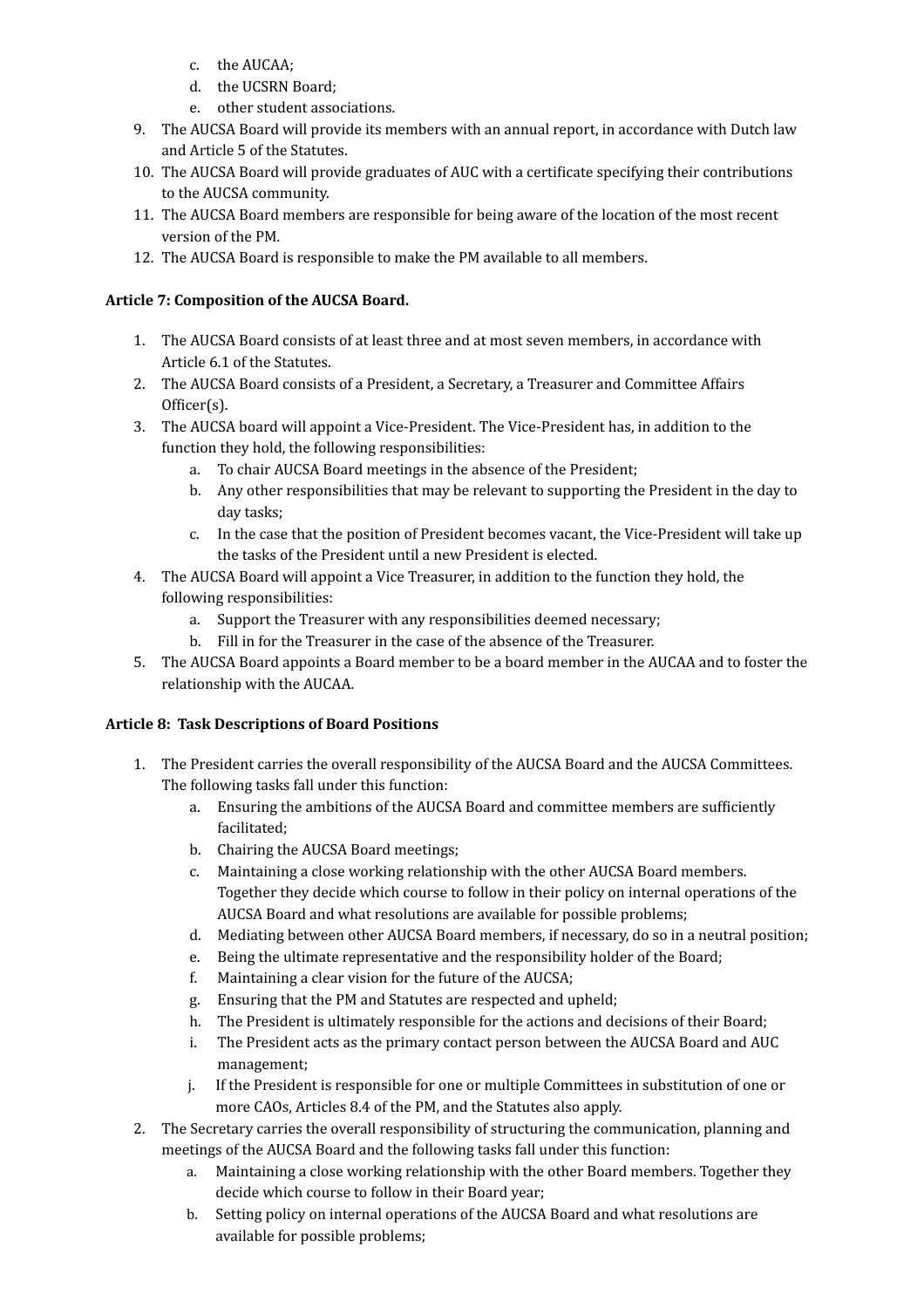- c. Being responsible for the communication of the AUCSA and the AUCSA Board, including but not limited to:
	- i. Promotion for events, that fall entirely under the responsibility of the AUCSA board, such as General Assemblies:
	- ii. Communication to AUCSA members;
	- iii. Final revision of AUCSA documents:
	- iv. Communication with external parties;
- b. Taking minutes at every AUCSA Board meeting, and providing them before the next meeting;
- c. Being responsible for the non-financial and non-legal administration of the Association;
- d. If the Secretary is responsible for one or multiple Committees in substitution of one or more CAOs, Articles 8.4 of the PM, and the Statutes also apply.
- 3. The Treasurer carries the overall responsibility of maintaining the treasury and the following tasks fall under this function:
	- a. Maintaining a close working relationship with the other Board members. Together they decide which course to follow in their policy on internal operations of the AUCSA Board and what resolutions are available for possible problems;
	- b. Ensuring that the money is spent in the best interest of the association, its goals, and its members;
	- c. Being responsible for the financial and legal administration of the Association, including but not limited to:
		- i. Arranging contracts with internal and external parties and processing reimbursement forms;
		- ii. Keeping track of the overall expenditures of each Committee and thus maintaining close contact with the Treasurers of each Committee;
		- iii. Ensuring that the Association's savings, the funds not utilised in the annual budget, are allocated and secured in a savings account. This should be done no later than one month after the GA's approval of the budget and the transferal of donations by AUC;
		- iv. Having contact with third parties that provide goods and services for the AUCSA. In order to do so, the Treasurer can draft contracts and be the main signatory with said parties;
	- d. Ensuring that the financial procedure, as outlined in Statutes and PM and the Statutes, is followed;
	- e. Providing guidance and overseeing the proper functioning of the vice-treasury;
	- f. The function of acquisitioning in the name of the Association;
	- g. Providing the Audit commission with all reasonable resources that ensure it to function properly;
	- h. If the Treasurer is responsible for one or multiple Committees in substitution of one or more CAOs, Articles 8.4 of the PM, and the Statutes also apply.
- 4. Committee Affairs Officers are each assigned a number of Committees and provide the link between the AUCSA Board and their Committees. Their tasks include, but are not limited to:
	- a. Maintaining a close working relationship with the other Board members. Together they decide which course to follow in their policy on internal operations of the AUCSA Board and what resolutions are available for possible problems;
	- b. Representing the Board to Committees for matters such as contractual agreements (in cooperation with the Treasurer);
	- c. Representing the Committees in Board Meetings;
	- d. Being up to date on any and all ongoing proceedings and initiatives of committees as well as their financial situation;
	- e. Meeting with their Committees and attending Committee events as often as they deem necessary to sustain a good working relationship;
	- f. Reporting any updates concerning Committee issues and wellbeing to the AUCSA Board;
	- g. Representing and advocating their Committee's budget proposals in the AUCSA Board;
	- h. Helping to resolve internal problems within their Committees;
	- i. Being responsible for any AUCSA equipment used by members of the Committees they are assigned;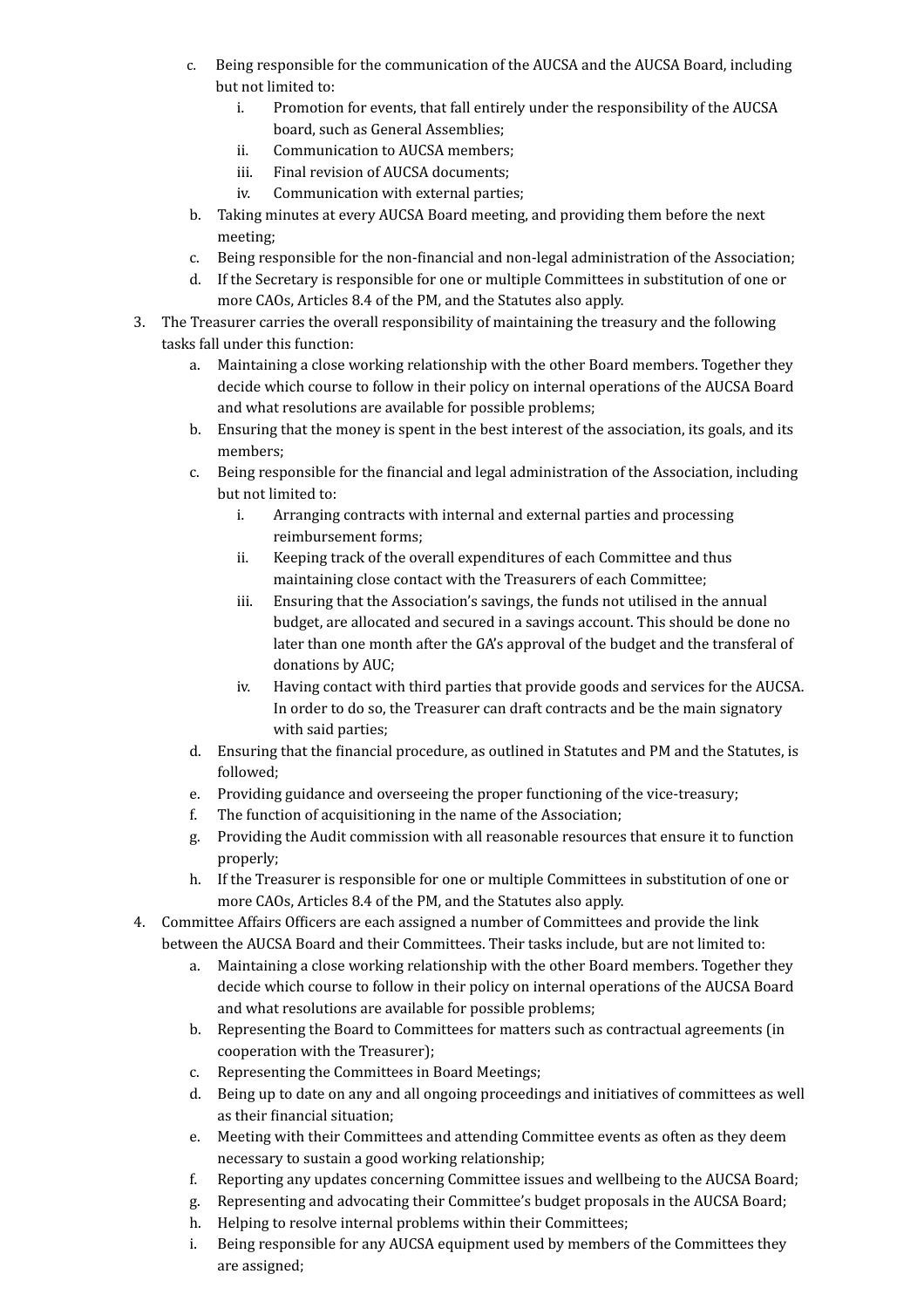- j. Monitoring external relations of their Committees;
- k. Guiding the Committees in the promotion of their events;
- l. Helping and supporting the Committees in other possible ways.

#### <span id="page-6-0"></span>**Article 9: AUCSA Board Meetings and Resolutions**

- 1. The AUCSA Board shall meet at least once every two weeks, with the exception of holidays during the semester of the Amsterdam University College.
- 2. In addition, meetings shall be held as often as the President considers necessary or if one of the other AUCSA Board members submits a written request for a meeting to the President providing a precise description of the issues to be addressed at that meeting. If the President fails to act on the request in the sense that no such meeting can be held within fourteen days of the request being made, the applicant may convene a meeting themselves whilst duly observing the requisite formalities.
- 3. Each AUCSA Board member shall be entitled to cast one vote in AUCSA Board meetings.
- 4. In so far as the PM does not prescribe a greater majority, all resolutions of the AUCSA Board shall be passed by a simple majority of the votes validly cast.
- 5. All votes shall be taken orally, unless any other AUCSA Board member requests to do so via unmarked ballot papers.
- 6. Any AUCSA Board member may act as proxy of just one other AUCSA Board member after a written notification.
- 7. Valid resolutions may be passed outside a meeting, provided that all the AUCSA Board members have been afforded an opportunity to express their views. Exceptions can only be made in cases where decisions need to be made instantly, and all reasonable forms of communication have been tried.
- 8. In the event that a board voting results in a tie, because there is an even number of board members, the issue will be put to a second vote in the next meeting. In case the second vote also results in a tie, an Extraordinary General Assembly will be called for and the GA will decide on the issue.
- 9. Minutes of AUCSA Board meetings regarding specific issues or specific meetings shall be available upon the request of any member at the discretion of the AUCSA Board.

## <span id="page-6-1"></span>**Article 10: Advisory Council**

- 1. The Advisory Council is a body that has the main goal of ensuring the wellbeing of the Association in the broadest sense of the word.
- 2. The Advisory Council will provide both solicited and unsolicited non- binding advice to the AUCSA Board.
- 3. The former AUCSA Board ensures the constitution of the Advisory Council for a period of one year.
- 4. The Advisory Council may have at least three members and at most five.
- 5. The Advisory Council consists of at least two former AUCSA Board members and at least one current or former member of the AUCSA who has not been an AUCSA Board member.
- 6. The AUCSA Board is responsible for ensuring the visibility of the Advisory Council.
- 7. The Advisory Council is required to meet with the AUCSA Board upon request, either in person or via an equally feasible medium.
- 8. A member of the Advisory Council may speak at the GA on behalf of the Advisory Council.
- 9. In the event that the AUCSA fails to comply with Article 2 of the Statutes, the Advisory Council may organise a GA with the specific aim of taking measures to sustain the AUCSA. This can include a vote of no confidence in a member of the AUCSA Board or the entire Board, as outlined in Article 6 of the statutes.
- 10. The Advisory Council serves as the association's independent body and is therefore the mediating organ between the AUCSA Board and its bodies and members.

## <span id="page-6-2"></span>**Committees, Commissions and Teams**

## <span id="page-6-3"></span>**Article 11: Establishing New Committees**

1. In order to establish a new Committee, it must adhere to the following rules: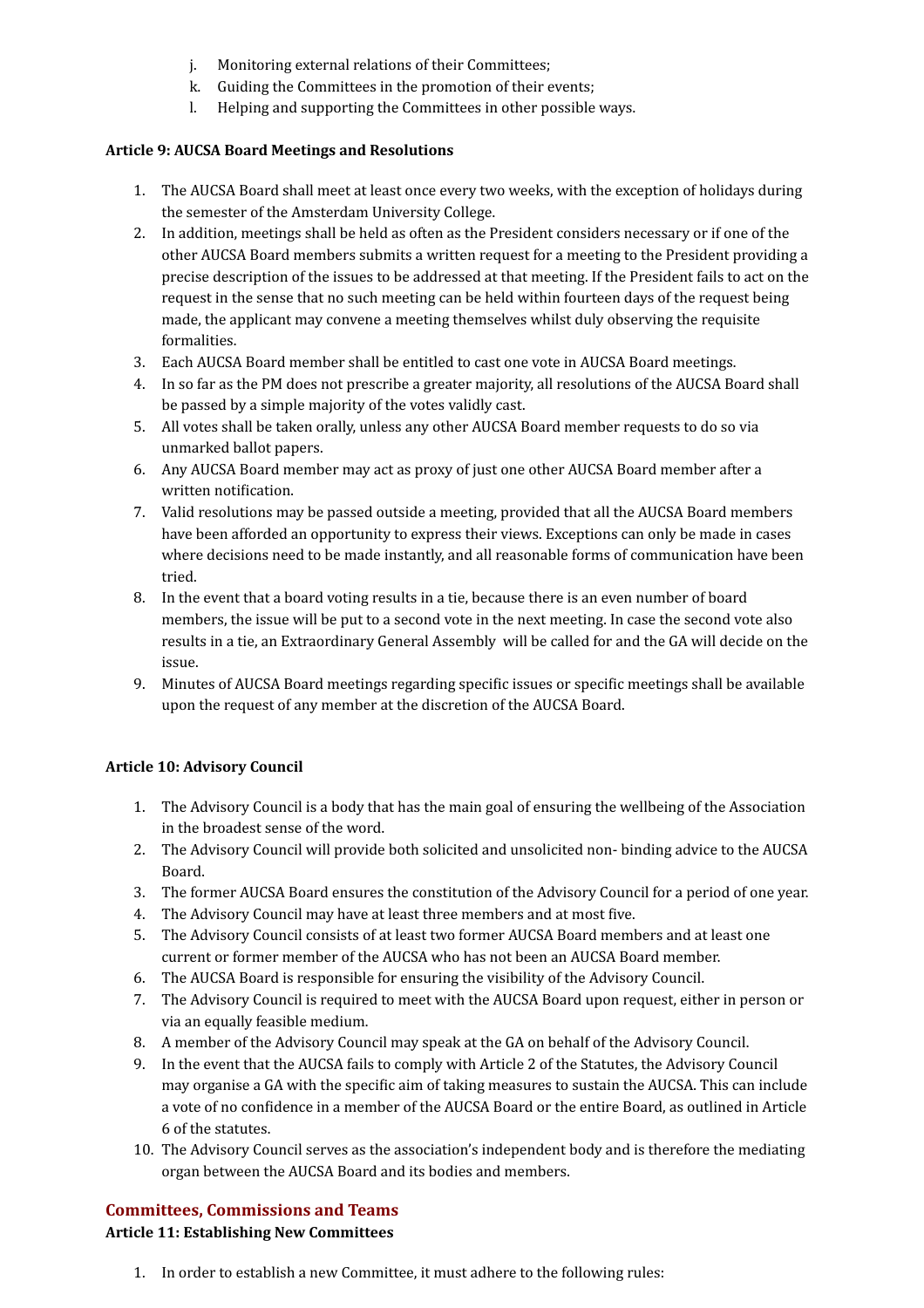- a. There is no committee in place serving a similar purpose, and beyond anything else, it serves the interests of a significant part of the student body. What is considered similar and significant is left to the discretion of the AUCSA Board;
- b. The Committee should be an open organisation and it should serve a general social function;
- c. Fraternities, sororities, year clubs and other such groupings cannot be considered Committees of the AUCSA and are not eligible for financial assistance;
- d. The Committee may not violate in its purpose subjects set forth in Article 3.4.b of the PM.
- 2. A prospective Committee must present a proposal to the AUCSA Board. This proposal must be in accordance with Article 9 of the PM and the Statutes and should contain at least the following points:
	- a. A clear outline of the purpose and profile of the Committee;
	- b. Contact information via which the proposed Committee board members can be reached;
	- c. A number of activities and the way they can be organised;
	- d. A preliminary agenda for the full association year;
	- e. A budget proposal;
	- f. An indication of the number of people that showed interest in the proposed activities.
- 3. The CAOs of the AUCSA Board should make a template for the proposal mentioned above available.
- 4. The AUCSA Board may request all proposals to be in this format to ensure efficient administration.
- 5. After receiving this proposal, the AUCSA Board will decide whether or not to give the Committee official AUCSA status. The AUCSA Board can accept the establishment of the Committee, in which case both parties will sign a Committee contract. The AUCSA Board can also refuse the proposal with a written or oral justification for this decision.
- 6. The AUCSA Board can advise the new Committee with regard to changes to or improvements of the proposal, in which case the AUCSA Board can re- evaluate the establishment of the Committee.
- 7. Any other conditions and arrangements required by particular Committees are to be discussed with the AUCSA Board.
- 8. If a proposal has failed to pass approval of the AUCSA Board it may also be raised at a GA if the conditions set forth in Article 11.1 are fulfilled.

## <span id="page-7-0"></span>**Article 12: Structure of a Committee**

- 1. All Committee members must be Ordinary Members as specified in Article 3.2 of the Statutes.
- 2. In exceptional cases Honorary Members may be admitted into the board of committees pending approval of the AUCSA Board.
- 3. Donor members shall not be able to hold a position in any Committee.
- 4. Members of the AUCSA Board cannot hold the position of Chair, Secretary, Treasurer or any specified assigned function within a Committee Board. They may be participating members of a Committee.
- 5. Each Committee must have at least a Chair and a Treasurer.
- 6. Each Committee selects its own Chair, Secretary, Treasurer and possibly other persons to fulfil specified functions within a Committee. This selection can be vetoed by the AUCSA Board, should it have strong grounds to do so. A written justification for this decision must be provided.
- 7. Any Chair, Secretary, or Treasurer position in a Committee Board must be a resident of and located in Amsterdam. Members abroad may not fill a Committee position; members that already fill a position but go abroad will lose this position upon departure.
- 8. The Treasurer of a Committee must be in office for at least one semester; extraordinary circumstances can be considered if the case is brought forth to the respective CAO.
- 9. The main function of the Chair and the Treasurer of the Committee, outside the Committee, is to be the representative of the Committee to the Amsterdam University College community and to collaborate with the AUCSA Board.
- 10. The Chair and the Treasurer of the Committee bear the responsibilities regarding the fulfilment of the plans, the handling of the Committee's finances and the smooth functioning of the Committee's activities in accordance with the Committee contract.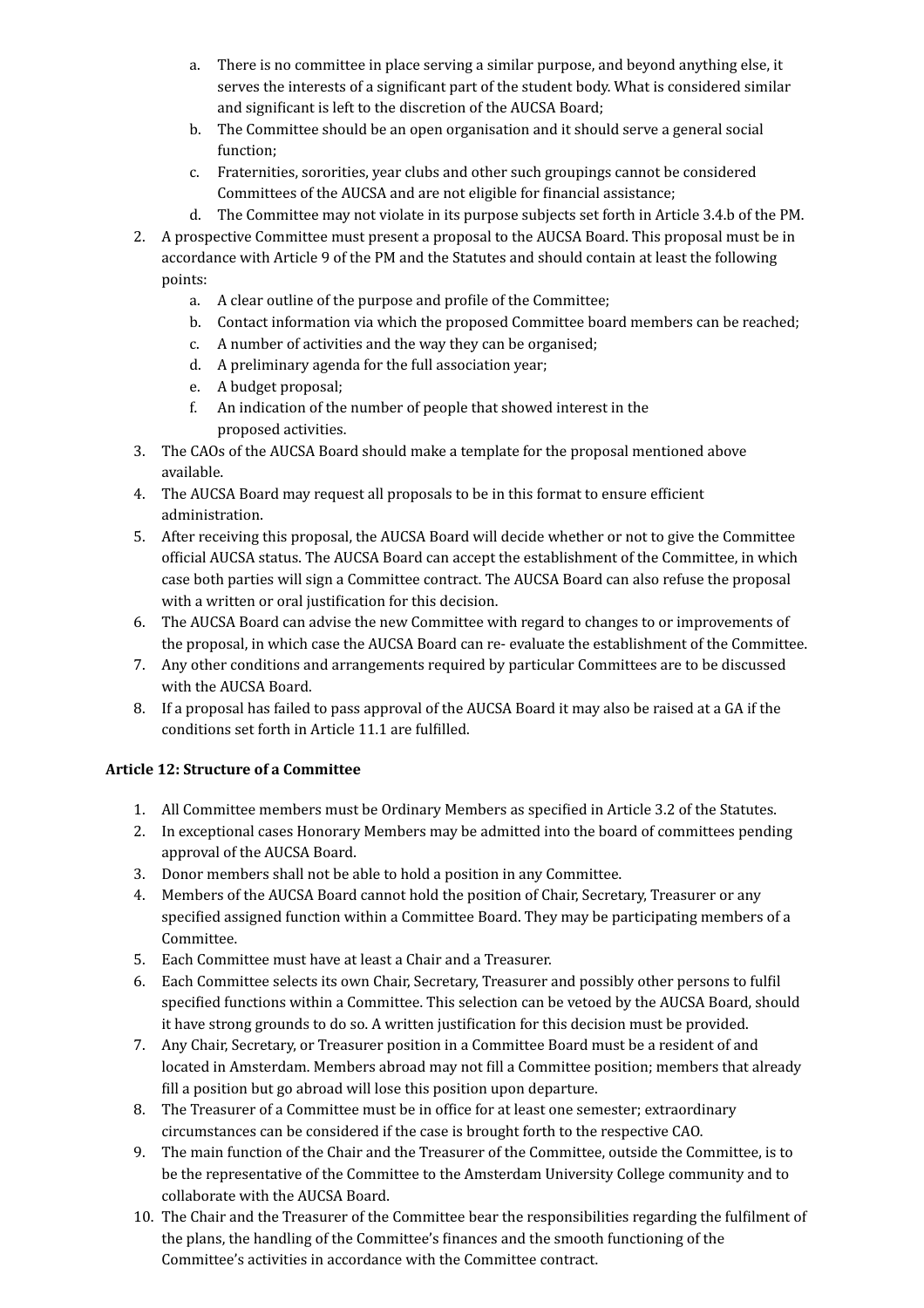- 11. The Chair and the Treasurer of the Committee have to meet the Committee Affairs Officer on a regular basis. It is also the responsibility of the Committee Affairs Officer that this happens.
- 12. All vacancies of Committee board positions should be announced clearly and openly to all AUCSA members. Vacancies within the board may not be filled based on nepotism.
- 13. In case there are any doubts regarding the functioning of the Committee's Chair, Secretary, Treasurer and/or any other specified assigned function within a Committee, the following procedure should be adhered to:
	- a. The Chair of the Committee will talk to the member involved, explaining the problems and discussing how to improve the situation. In the case of doubts regarding the functioning of the Chair themselves the procedure as outlined in Article 12.13.b of the PM will be applied directly;
	- b. In case the procedure as outlined in Article 12.13.a of the PM does not yield any satisfactory results, the AUCSA Board will invite the Committee member in question for a conversation on how to improve the situation, with the CAO of the Committee and one other Board member;
	- c. In case the procedure as outlined in Article 12.13.b of the PM and the Statutes does not yield any satisfactory results, and after careful consideration, the AUCSA Board, may replace or remove a Committee's Chair, Secretary, Treasurer and/or any other specified assigned function within a Committee. A written justification for this must be provided to the Committee member involved. The AUCSA Board may decide to first consult any other relevant Committee members concerning the situation before making a decision.
- 14. In case of official investigations into the behaviour of a Committee Chair, Secretary, Treasurer or other Committee member with a specified assigned function, this Committee member may be temporarily removed from the Committee without following the procedures outlined in Article 12.13 of the PM and the Statutes. If no sanction results from the investigations or if a sanction as mentioned in Article 25 of this Policy Manual is issued, the Committee member may resume their tasks within the Committee.
- 15. All changes and resignations from specified assigned functions should be submitted in writing to the respective CAO.
- 16. The Committee's financial affairs are covered in Article 17 and 18 of this Policy Manual.

#### <span id="page-8-0"></span>Article 13: Responsibilities and Liabilities of the Committees

- 1. All Committees must ensure that their image, activities, or publications never contain discriminatory, offensive, or otherwise harmful content based on ethnicity, sex, gender, sexual orientation, religion, socio-economic background, mental or physical disability or illness, nationality, or age; it is imperative that all Committees actively promote inclusion and diversity, and protect this integrity in all their actions and decisions.
- 2. All material damages caused by the AUCSA Committees or AUCSA members acting as Committee representatives, i.e. not as private persons, are financially covered by the AUCSA, to the extent where the liability insurance applies. In case that this does not apply, material damages caused shall be covered by the budget of the particular Committee, unless the AUCSA Board has strong grounds for deciding otherwise.
- 3. Charges against Committee members, on the basis of neglecting their tasks and/or duties, or abuse of power and/or position against other AUCSA members, can be instigated by the AUCSA Board when brought to their attention. These charges are examined by the AUCSA Board, which provides reconciliation between the parties in case of a conflict, or takes further appropriate steps including removal from a Committee position or reimbursing losses in accordance with the rules, regulations and provisions set forth in the SSA and PM and the Statutes.
- 4. Charges against any individual member of a Committee, which cannot be placed solely on the individual in question, will be placed on the Committee as a whole: the Committee shall be responsible for the actions of their members and their guests. Guests in this context meaning externals or members, who are specifically asked to contribute to the event in question (i.e. guest speakers, performers). Any person who acts outside of this context, including Ordinary members, will be personally liable for any damages resulting from their actions.
- 5. In case of any conflict the Chair and/or the Treasurer of the Committee will be asked to meet with the AUCSA Board on behalf of the Committee and/or their guests to settle the matter.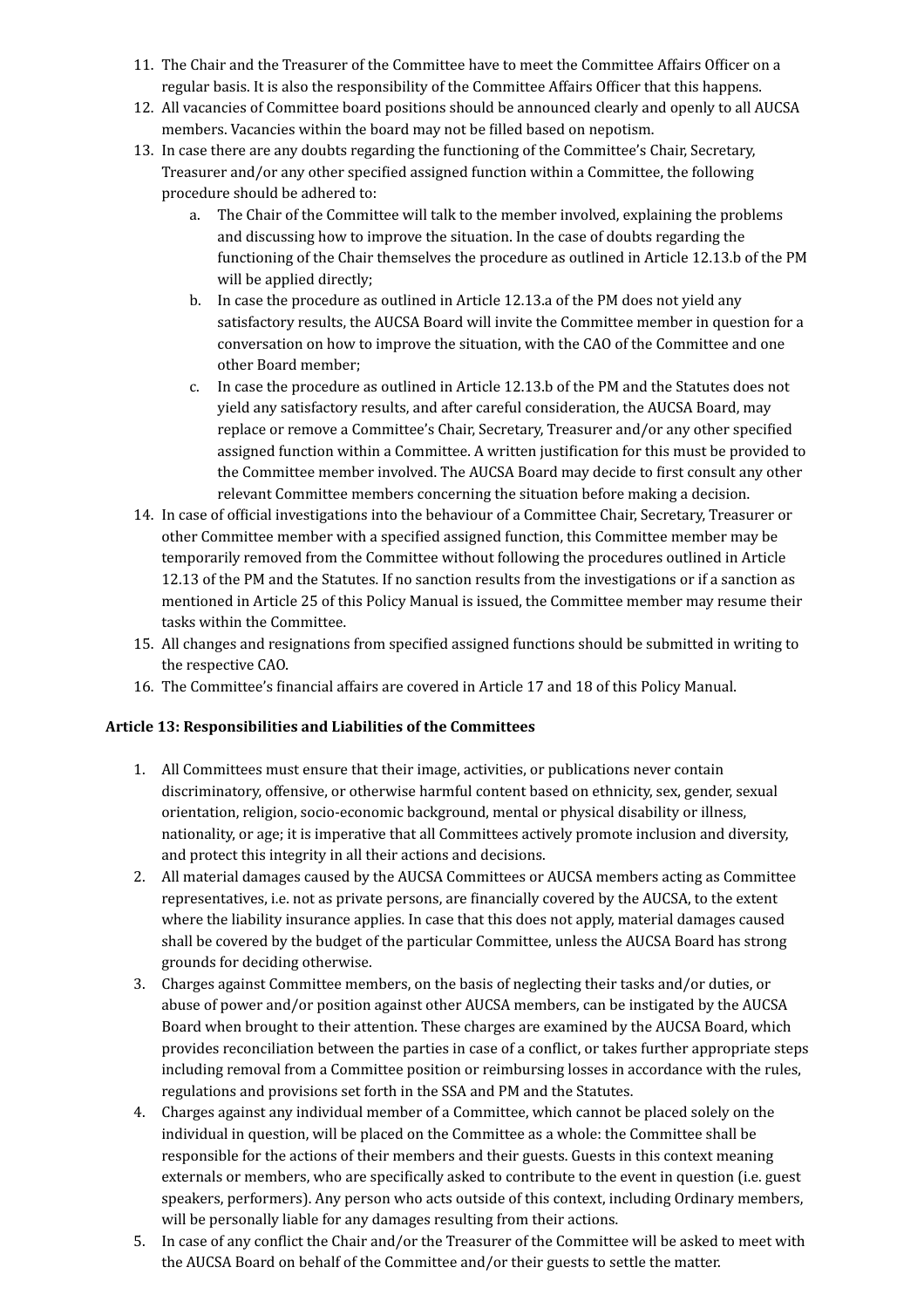- 6. The Committee board should abide by the Committee contract, which is to be drawn up every association year and signed before the first Budget General Assembly of that year.
- 7. Each Committee's Chair and Treasurer (and preferably more Committee members) shall be present at the General Assemblies organised by the AUCSA Board. If a Committee's Chair or Treasurer for strong reasons is unable to attend a GA he or she shall appoint a Committee member to attend in their place.
- 8. The internal and external image of any AUCSA Committee should reflect its dependency on and affiliation with the AUCSA.
- 9. If a Committee repeatedly fails to hold to the formal agreements made between the AUCSA Board and the Committee in question, a new Chair and/or Treasurer may be appointed. This procedure will be carried out under the supervision of the AUCSA Board and as described in Article 12.13 of this Policy Manual.

#### <span id="page-9-0"></span>**Article 14: Semester Reports of Each Committee**

- 1. At the end of the intensive periods, as indicated by the academic calendar of the AUC, each Committee shall complete and submit to the AUCSA Board an end-of-semester report, which should contain:
	- a. A report on the activities and handling of the Committee's tasks of the semester in question;
	- b. Comments about the success of these activities and possible suggestions for changes and improvements;
	- c. An evaluation of cooperation with the AUCSA Board;
	- d. A list of the AUCSA members that have been active in organising the Committee throughout the semester;
	- e. If applicable, a list of the AUCSA members that have actively participated in the activities organised.
- 2. The AUCSA Board shall send out a reminder and a template of the end-of-semester report to Committees at the beginning of each intensive period.

## <span id="page-9-1"></span>**Article 15: Commissions**

- 1. Commissions are a supplementary body established by the AUCSA Board to support a certain function of the governing body.
- 2. An AUCSA Board member (President, Secretary, Treasurer, or CAO) may propose the establishment of a new Commission at a GA to ratify its establishment.
- 3. Commissions are endowed with a Chair and Treasurer, which is appointed internally and may structure itself beyond one appointed position; the minimum number for a Commission is two and the maximum may not exceed eight.
- 4. The AUCSA Board appoints one ordinary member who shall assemble the Commission's board in question on behalf of the AUCSA Board.
- 5. Vacant positions for Commissions must be openly communicated to the AUCSA members by the AUCSA Board and in cooperation with the acting Commission Board.
- 6. Commissions are subject to the same responsibilities and liabilities as Committees in Article 13 and Article 14 of the PM.
- 7. The existence of a commission may be anchored in the PM if they are vital to the existence of the AUCSA.

## <span id="page-9-2"></span>**Article 16: Teams**

- 1. Teams are working groups as mentioned in Article 10 of the Statutes. Teams are similar to Committees, but work towards one goal or event.
- 2. Whenever Committees are mentioned in the Statutes, the PM or communication in general, Teams are also addressed.
- 3. A Team will exist for the period of time that is needed to organise the goal or event it was established for. Upon completion of the event or goal, the Team will dissolve, if all business is completed or when the AUCSA board decides so.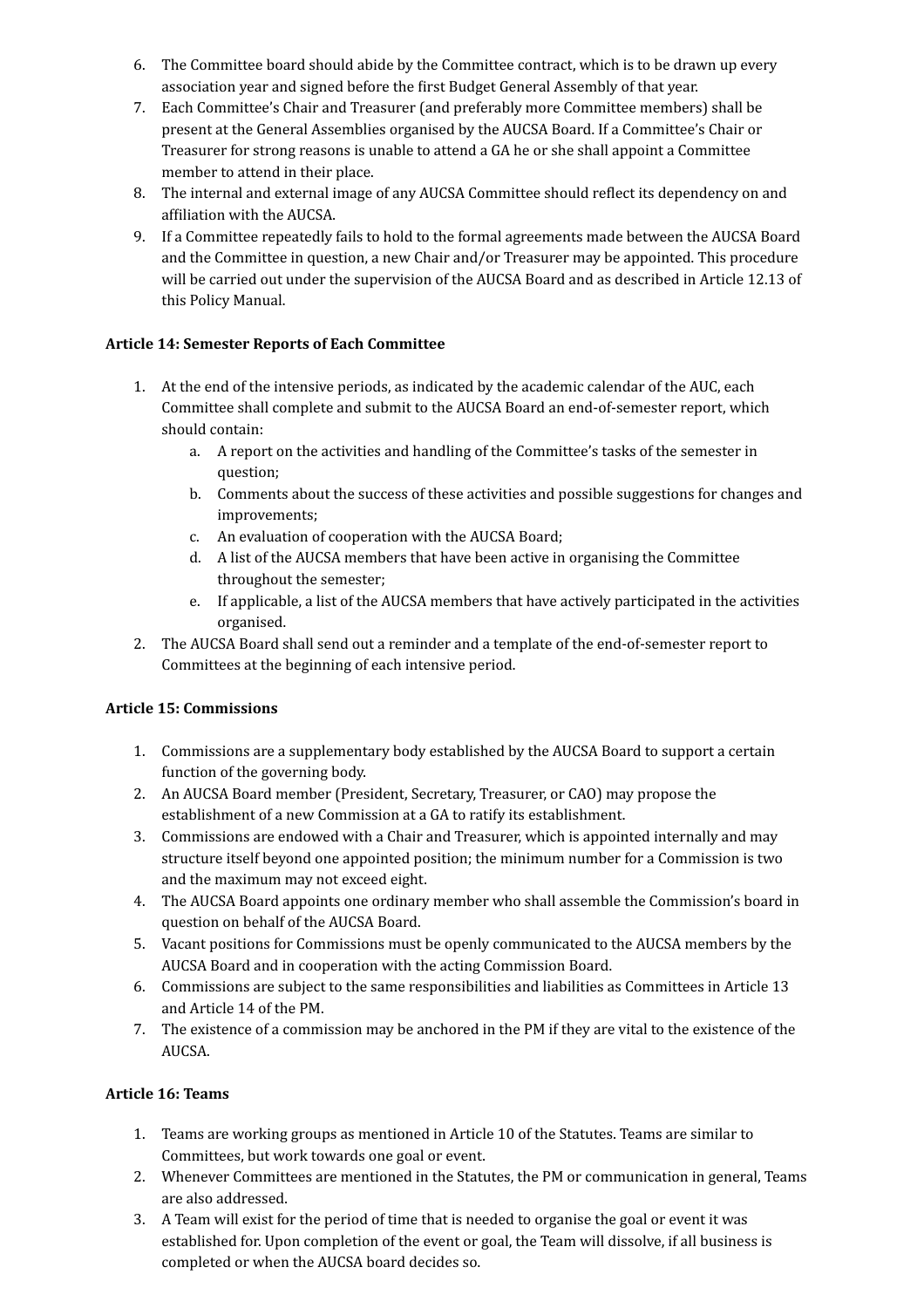- 4. All Team members will be appointed by the AUCSA Board after a selection procedure open to all AUCSA members as referred to in Article 3.2 of the Statutes. To ensure continuity, the AUCSA Board is strongly encouraged to involve previous Team members in the selection procedure. The AUCSA Board may also involve newly appointed Team members in the selection procedure of additional members for that same Team. Each Team must have at least a Chair and Treasurer.
- 5. Articles 12 of the PM and the Statutes only apply to the months during which the Team is in operation.
- 6. Teams are managed by at least one and at most two AUCSA Board members who shall, if not already a CAO, function as CAO for that particular team.
- 7. Teams have a special position in regards to Article 17 and 18 of the PM and the Statutes, but are expected to write and add to existing scenarios for the events they organise. Templates will be made available by the responsible AUCSA Board member(s) upon request.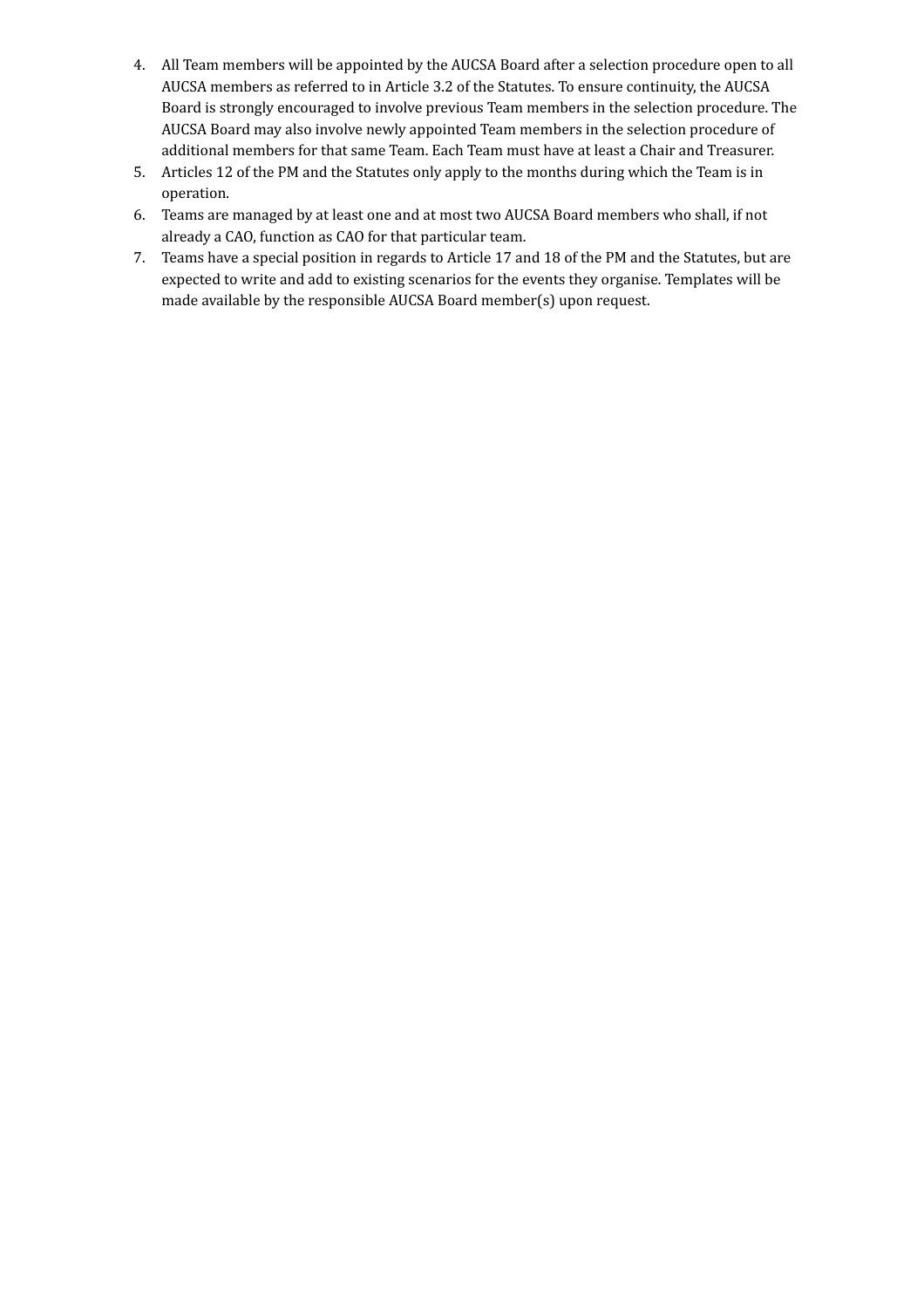## <span id="page-11-0"></span>**Finances of the AUCSA**

#### <span id="page-11-1"></span>Article 17: Allocation of the AUCSA Budget

- 1. The allocation of the AUCSA budget is primarily meant to ensure the establishment and the efficient continuity of the AUCSA Committees. A budget will be available to enable the Committees to organise activities. In all cases, the financial resources of the Association shall serve the interests of all AUCSA members.
- 2. The Treasurer of the AUCSA Board should bear in mind both the long-term and the short-term interests of the association in the allocation of the budget and as such should advocate for the best interest of the finances.
- 3. The budget shall be divided in accordance with the relative importance of a certain Committee and the prospect of utilisation of its activities, the judgement of which is left to the discretion of the AUCSA Board.
- 4. To ensure thorough consideration of the Budget it is the Treasurer's responsibility to call a Budget Weekend with their Board to help them create the new budget.
- 5. Ultimately the budget is under the Treasurer's administration.
- 6. Unless inflicted by gross negligence or mal-intent, the Treasurer's liability is protected under the same Article 13 of the PM as Committees.
- 7. For expenditures and investments of over two thousand five hundred euros not included in the approved budget, the AUCSA Treasurer has the responsibility to notify the members, be that at a GA, in a newsletter or via email.
- 8. Should more than 5% of the AUCSA members make any objections within 72 hours of the announcement, either in writing, by e-mail or orally at a GA, then the issue must be brought to a vote at a GA while duly observing the regulations as set forth in Articles 9 of the SSA.
- 9. The Committees are encouraged to find sponsors for their activities but should always do so in consultation with the AUCSA Board to prevent conflict of sponsors.

#### <span id="page-11-2"></span>**Article 18: Committee Financial Procedures**

- 1. As required by Article 5 of the Statutes, all financial matters are subject to control and management by and with prior approval of the AUCSA Treasurer.
- 2. Each Committee has a right to a part of the annual AUCSA budget as agreed upon with the AUCSA Board Treasurer and relevant CAO on the basis of the Committee's annual budget proposal.
- 3. A Committee will only be able to exceed its own negotiated budget if the AUCSA Board has specifically agreed upon it, provided the total AUCSA budget will not be exceeded.
- 4. The Committee will either receive funds from the AUCSA Treasurer prior to or after a particular event or activity. In any case, receipts specifying the expense for which reimbursement is requested must be provided. Exceptions to this article can be made for committees with exceptionally large and complex budgets and money flow. These committees are to be given more financial freedom as to ensure their proper functioning. The definitions of 'large and complex' as well as 'freedom' are at the discretion of the AUCSA Board.
- 5. In no case shall AUCSA members receive financial compensation from the AUCSA for their services to the AUCSA. This applies amongst others to Committee membership, participation in AUCSA activities and teaching one's skills in the light of Committee activities. The only exception that can be made to this rule concerns the reimbursement specifically allocated to the AUCSA Board members by the Amsterdam University College under contractual regulations.
- 6. The Committee's Treasurer is responsible for informing all Committee members of the correct financial procedures. They are also responsible for ensuring that the financial procedures, as outlined in the PM and in the Committee contract are followed.
- 7. No reimbursement for expenses can be obtained from the AUCSA budget if the procedures in the Committee contract, and those below are not followed:
	- a. The Treasurer of the AUCSA Board is the main organ to sign contracts, but at the Boards discretion and with the approval of the Treasurer, other Executive Board Members can enter into agreements;
	- b. An exception to the above-rule is the borrowing of AUCSA materials, for which all AUCSA Board members can sign on behalf of the Association;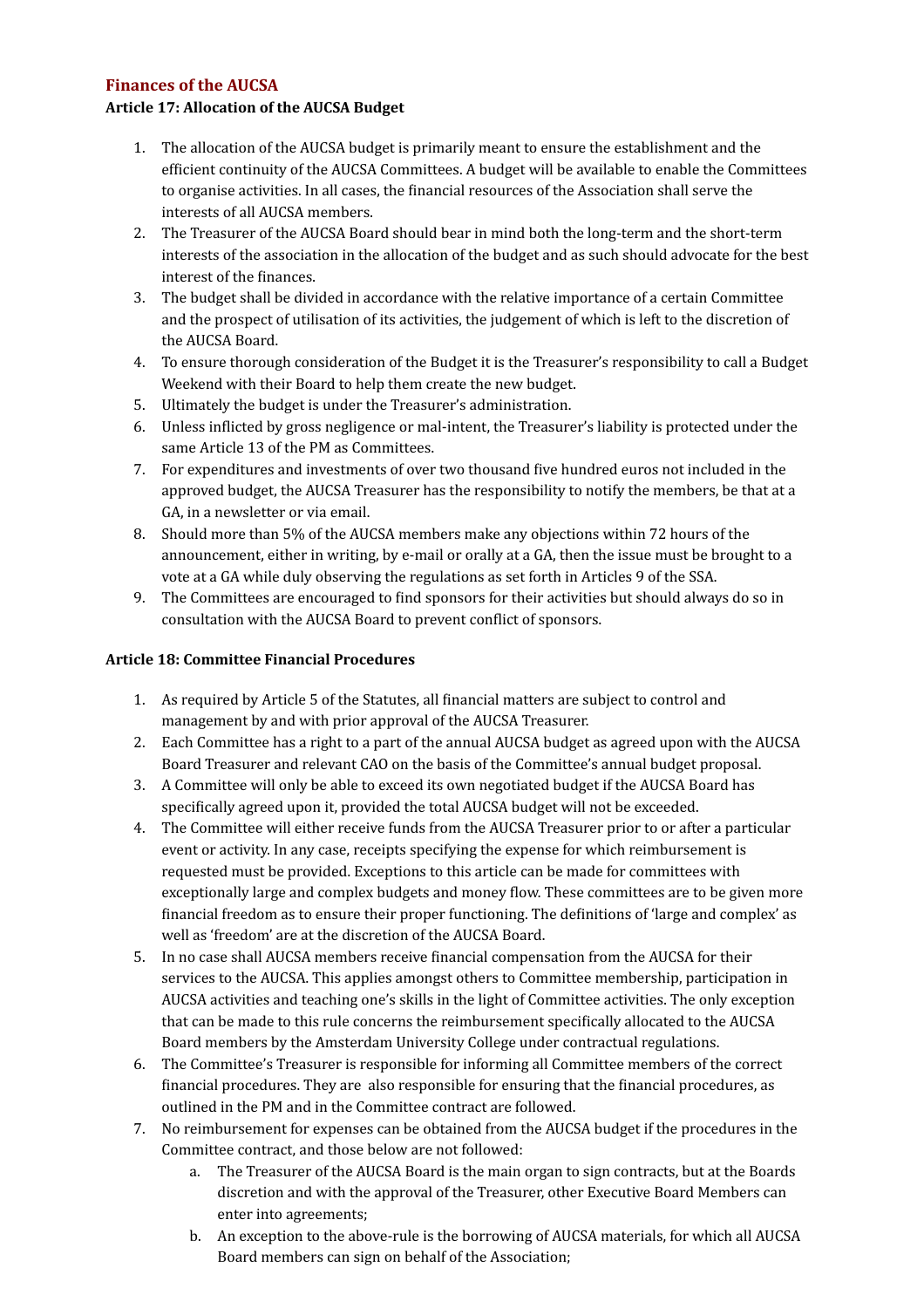- c. Committees will obtain copies of signed contracts upon request;
- d. All contracts and invoices will be submitted to the Treasurer, either in print or using email.
- 8. The AUCSA cannot be held responsible for any expenses resulting from a failure to comply with this procedure. In case an individual acting on behalf of a Committee does not follow this procedure and financial loss is a result, the AUCSA Board is not obliged to compensate for the loss and therefore this person can be held accountable.

#### <span id="page-12-0"></span>**Article 19: The Audit Commission**

- 1. In accordance with Article 5.6 to 5.9 of the Statutes, an auditing body shall be established by the AUCSA Board and approved by the GA. In accordance with Article 7.4. If the position has been established, otherwise the Treasurer will organise the recruiting.
- 2. The Audit Commission consists of at least two members. Furthermore, there shall be no AUCSA Board member in the Audit Commission. In case a member of the Audit Commision is on the board of a Committee, Team or Commission, the latter excluding Audit Commission, this member is not allowed to audit the budget of this or these board(s) in question.
- 3. The Commission has one Chair and may establish more positions internally as it sees fit. In accordance with Article 14.
- 4. The Audit Commission will conduct a quarter-annual audit.
- 5. The Commission may also serve as an advisory body to the AUCSA treasury if so requested by the Treasurer.
- 6. Halfway through the association year and at its completion and for the purpose of the audit, the AUCSA Treasurer shall hand over a financial overview, containing, among other things, a balance sheet and a complete overview of income and expenditure.
- 7. The AUCSA Board should support the Audit Commission and cooperate fully with their efforts.
- 8. The Audit Commission will also provide a letter of recommendation twice a year to advise the members of the AUCSA during a GA, and further will inform the members about the AUCSA's financial health after each audit.
- 9. Should the Audit Commission bring forward any kind of concerns about the financial administration of the AUCSA to the Treasurer of the AUCSA, the Treasurer will have to reply to these concerns within five working days.
- 10. The Treasurer of the AUCSA has to present a draft of the AUCSA budget to the Audit Commission before every budget GA.

## <span id="page-12-1"></span>**AUCSA Board Elections**

## <span id="page-12-2"></span>**Article 20: Election Commission**

- 1. An Election Commission shall be formed on the initiative of the Advisory Council in the event that the AUCSA Board indicates the need for an election, and the Election Commission will exist for the duration of the election cycle.
- 2. The Election Commission is not responsible for the promotion of the Elections, as it is the AUCSA Board's responsibility to do so, although the Election Commission may provide advice if they see fit.
- 3. The Election Commission shall consist of at least three members, of which at least one is a former or current member of the AUCSA Board, one is a former or current member of an AUCSA Committee, and one is a former or current AUCSA member of distinction.
- 4. The Election Commission shall collect written applications via elections@aucsa.nl. The AUCSA Secretary is responsible for granting the Election Commission access to this email address.
- 5. The Election Commission shall set a deadline for applications and the AUCSA Board should notify all the members of this.
- 6. After receiving the application, the Election Commission should notify the applicant. Following this written application, the Election Commission will conduct interviews with all candidates that applied in order to make a well-informed and fair decision about the proposed Board.
- 7. The Election Commission will strongly prefer candidates who will not participate exchange abroad for the duration of their appointed term.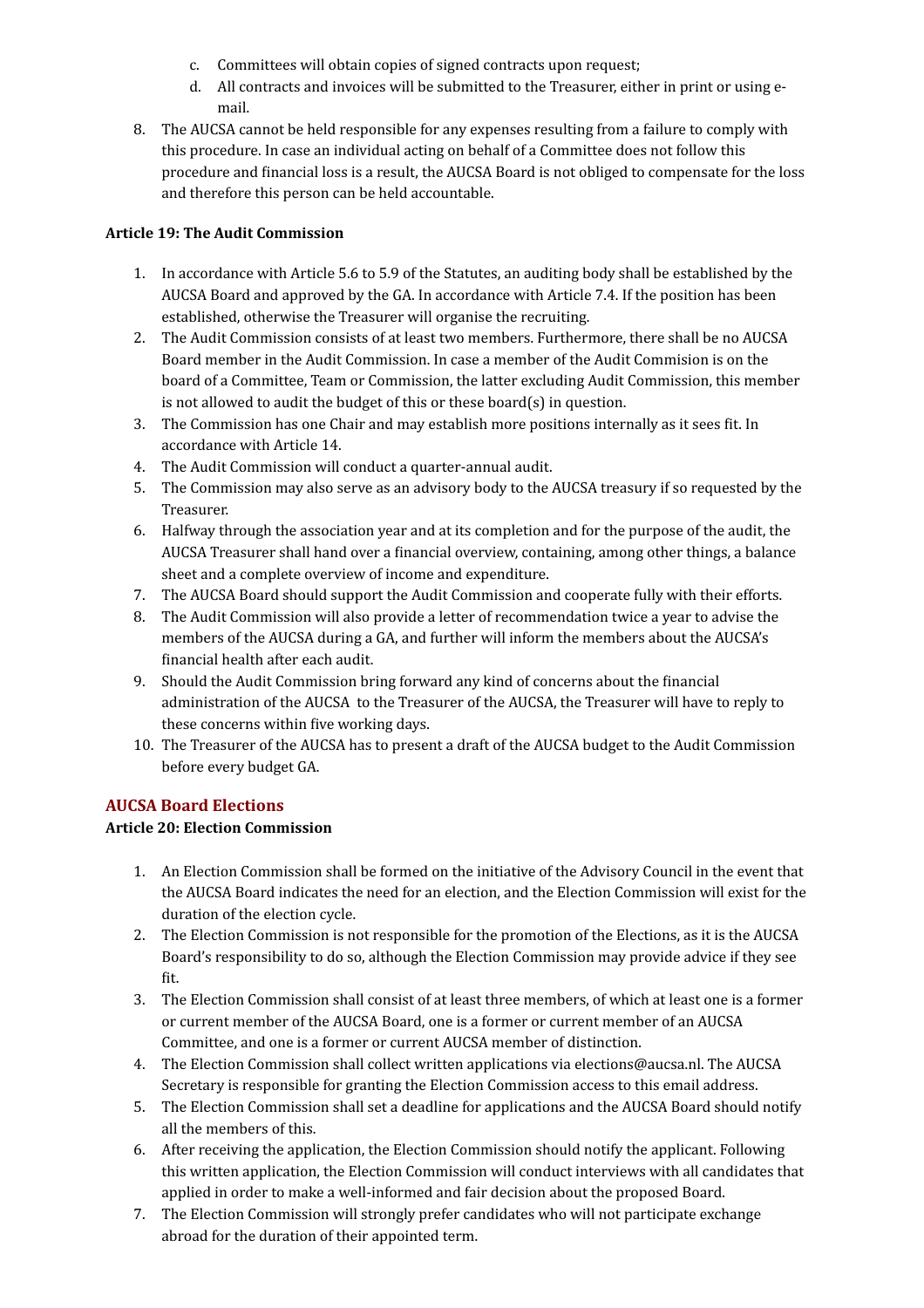- 8. The Election Commission will propose a board containing at least one Dutch-speaking and one international candidate, and ensure the proposed board is not comprised of a single gender.
- 9. The AUCSA Election Commission should use the PM as guidelines for the selection process.
- 10. The Election Commission is responsible for the handling of the voting at an Election GA.
- 11. Any member may request a recounting of the ballots, which would be done by the member in question in conjunction with the Election Commission.
- 12. The Election Commission should be afforded regular facilities to communicate their process to the members by the AUCSA, and the Commission must ensure proper visibility throughout their proceedings.

## <span id="page-13-0"></span>**Article 21: AUCSA Board Elections**

- 1. Elections shall be held at the end of the spring semester of each academic year of Amsterdam University College.
- 2. Elections are open to all members of the AUCSA except for exchange students. Candidates must be members for as long as they are elected to be in office and must further be located in Amsterdam during their time in office.
- 3. Elections shall be announced at least 30 days before they are to take place, not including the day of the announcement, nor the day of the elections.
- 4. Candidates may write an election statement, which will be made public to all members at least 48 hours prior to the debate.
- 5. The Debate will take place at least 48 hours prior to the GA.
- 6. Candidates may introduce themselves briefly at the GA by means of a short speech prior to the elections, after which they should be available for questions.
- 7. In the case that a candidate is unable to attend the debate, a personal response to the debate topics will be recorded, or written by the candidate and shown or read during the debate.
- 8. Those candidates that are unable to present themselves at the GA may prepare a video message or write an official letter, to be presented or read out during the GA;
- 9. Candidates not present at the GA must be available for answering questions through any means of communication, unless deemed practically impossible by the Election Commission.
- 10. The proposal of the Election Commission will be made public during the GA, after the speeches of the candidates. The Election Committee will motivate their reasons for proposing this particular board composition based primarily on, but not limited to, board dynamics and individual qualities if so requested by at least one member of the assembly.
- 11. Beyond the speeches and the procedure provided by the Election Commission, candidates may engage in self-promotion under the following conditions:
	- a. Promotion may not take place on social media;
	- b. A candidate may not make use of promoters in their name or ask friends, family, or acquaintances to do so for them:
	- c. The content of their campaign must comply with Article 3.4.b;
	- d. Handing out of goods or services to promote a candidacy is not allowed under any circumstance.
- 12. Violations of Article 21.11 of the PM or any reports thereof will be investigated by the Elections Commission and can result in the immediate disqualification of the candidate in question from the current election cycle.

# <span id="page-13-1"></span>**Article 22: Voting at AUCSA Board Elections**

- 1. All members of the AUCSA have the right to cast one anonymous vote.
- 2. The Chair, Secretary and Treasurer will get elected with a simple majority in their respective positions in the AUCSA Board, provided that not more than fifty percent of the voting members abstained.
- 3. The Committee Affairs Officers with the most votes shall be elected.
- 4. In case two or more candidates for the same position get the exact same number of votes and based on this, it is not possible to get a candidate elected into the AUCSA Board, a re-run shall be organised between those candidates only, within five days of the original elections not including the day of the original nor of the new elections. The Elections GA shall as such not be closed until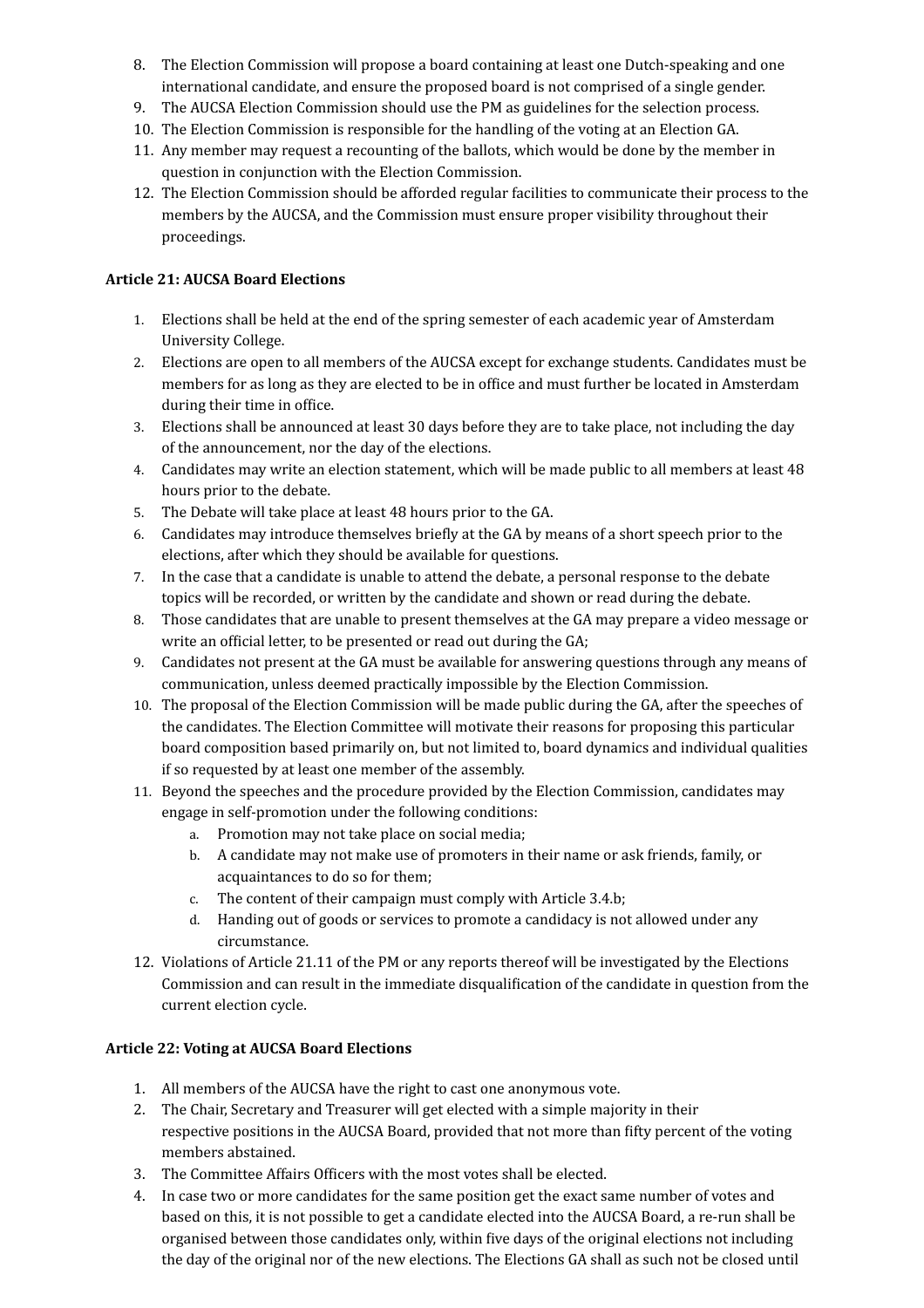a new AUCSA Board has been elected. Based on Article 9 of the Statutes, the Chair of the GA is allowed to add this issue to the end of the agenda. The AUCSA Board has the duty to inform all members at least 12 hours before the re-run about the exact procedure to be followed and has the duty to ensure that the voting related procedures, as laid forth in Articles 9.7 to 9.11 of the statutes and in Article 20 of this Policy Manual, are honoured. Only those members who have voted in the original elections are allowed to vote in the re-run.

- 5. Members of the AUCSA who cannot attend the GA during which the elections will take place, may authorise another member to vote on behalf of them, to which the following rules apply:
	- a. Only authorisations sent from the member's AUC email account shall be taken into consideration and must be communicated 24 hours before the elections take place;
	- b. The member being authorised must be aware of this authorisation. This is the responsibility of the one authorising;
	- c. Any member may be authorised to vote for no more than two other members.
- 6. The Election Commission should keep the voting ballots of the Board elections for a period of two years.
- 7. Attempts to conduct fraudulent voting or the execution thereof will be sanctioned as set forth in Article 25 of the PM.

#### <span id="page-14-0"></span>**Article 23: Vacancies**

- 1. Any vacancy arising on the AUCSA Board during the office year may be dealt with in one of the following ways:
	- a. By temporarily redistributing the tasks over the remaining Board members;
	- b. Within a period of two months, a new Board member to replace the vacancy should be appointed;
	- c. The vacancy can also be filled by a current AUCSA Board member, who vacates their old position;
- 2. Any change in the functions filled on the AUCSA Board is subject to the approval of the GA, in accordance with Article 6 of the Statutes.

## <span id="page-14-1"></span>**Article 24: Transition Period**

- 1. Duties of the parting and arriving members of the AUCSA Board during the transition period, i.e. the period between the Election GA and the next office year as specified in Article 5.3 of the Statutes, are as follows:
	- a. Newly elected Board members are responsible for acquiring the necessary skills and knowledge to successfully fulfil their role;
	- b. The parting members of the AUCSA Board are responsible for transferring necessary skills, knowledge and documents to enable the newly elected Board members to fulfil their roles.
	- c. The parting members of the AUCSA Board shall make themselves available for questions at all times possible during the transition period;
	- d. The parting members are required to meet with the newly elected AUCSA Board as often as both parties deem necessary, but at least twice;
	- e. Should an arriving member feel that they are not being trained properly, they may inform the Advisory Council to find a resolution.
- 2. The Task of preparing the transition shall be distributed among one or two members of the AUCSA Board.

## **Sanctions & Appeals**

## <span id="page-14-2"></span>**Article 25: Complaint Procedure**

- 1. The AUCSA Board is responsible to set up an accessible, clear, anonymous complaint procedure.
- 2. Complaints can be filed about any member, committee, or regulation of the AUCSA.
- 3. When a complaint concerns an AUCSA Board Member, the Advisory Council shall act as an independent body that acts accordingly to the complaint and mediates between the parties.
- 4. All complaints and hearings will be processed with the maximum amount of discretion and are not public.